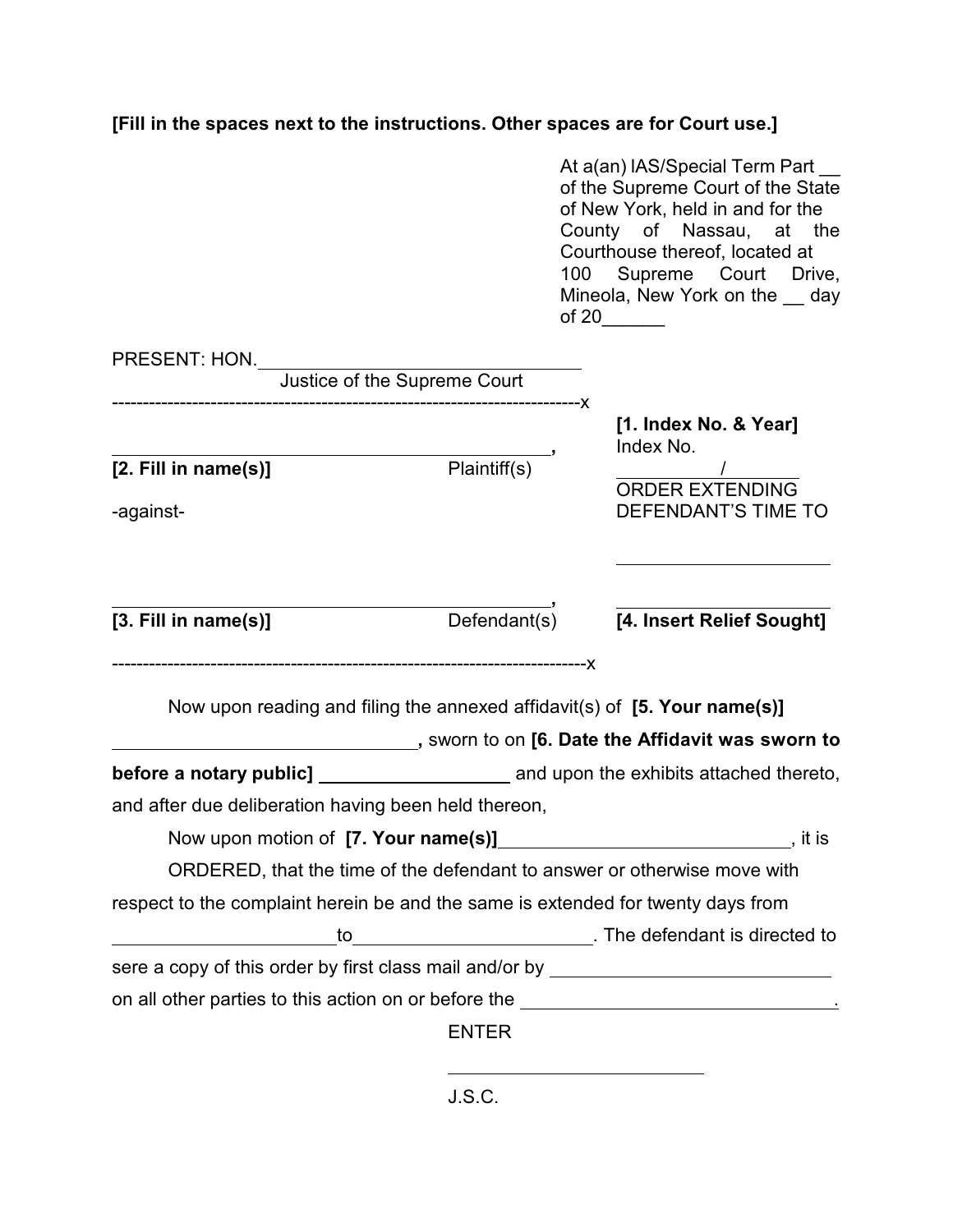**[Fill in the spaces next to the instructions. Attach copies of the indicated documents and mark them as exhibits. Sign your name in the presence of a notary public]**

SUPREME COURT OF THE STATE OF NEW YORK COUNTY OF NASSAU

----------------------------------------------------------------------------x

**[8. Index No. & Year] Plaintiff(s)**, Index No. AFFIDAVIT IN SUPPORT

-against-

 **, [10. Fill in name(s)]** Defendant(s)

-----------------------------------------------------------------------------x

STATE OF NEW YORK,

**[9. Fill in name(s)]** 

COUNTY OF NASSAU, ss:

I, **[11. Your name]** , being duly sworn, deposes and says:

1) I am the **[12. Circle one]** plaintiff/defendant, in this action. I make this affidavit in support of my motion for an order **[13. State what you want the Court's Order to provide/grant you include why you should be granted immediate relief pending the hearing of this motion by the Court. The above statement must also be included in the Order to Show Cause or Notice of Motion.]**

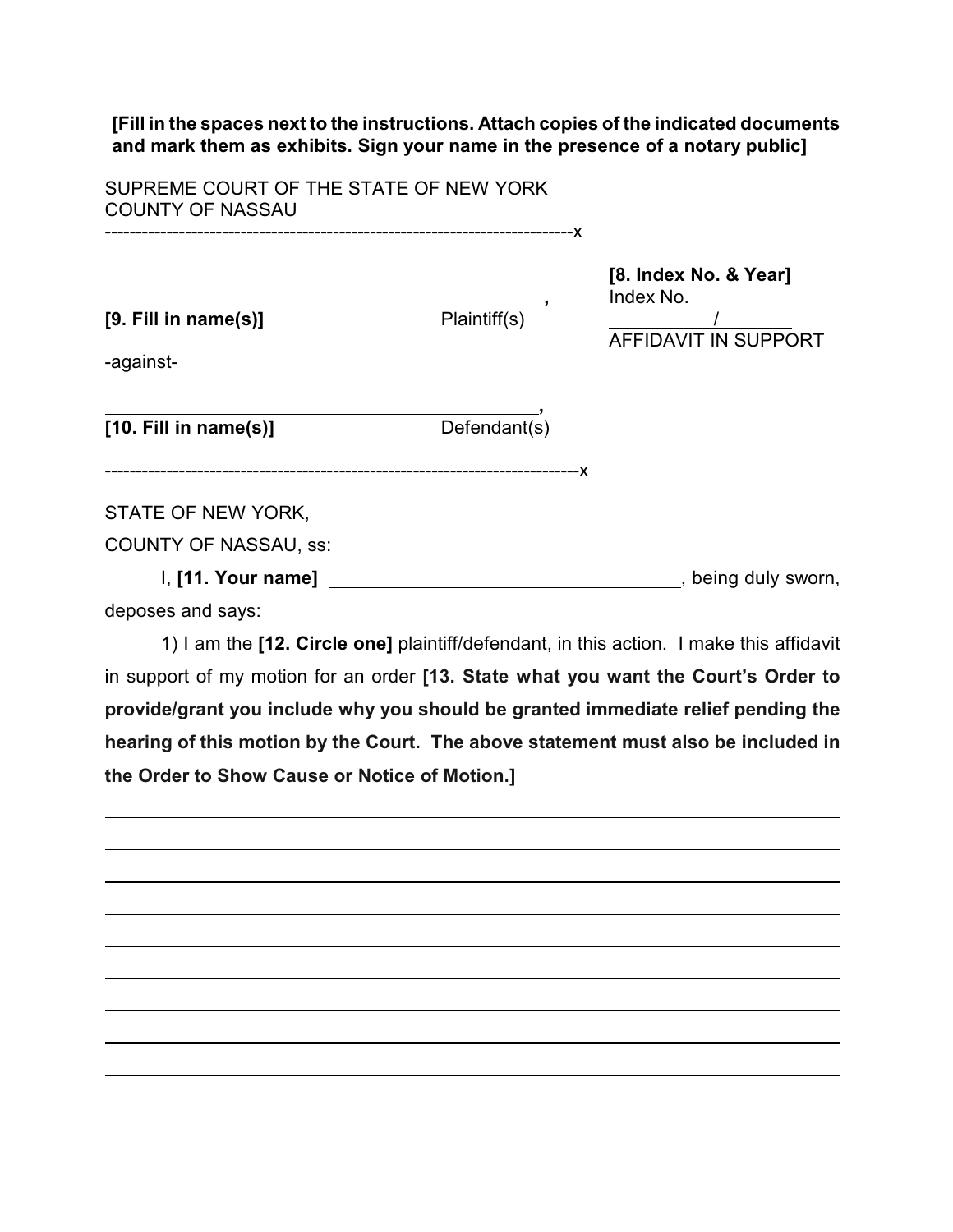2) I believe the Court should grant my motion because **[14. Explain your reasons. Attach additional pages if necessary]**

3) A prior application **[15. Check that a prior application has been made only if you are seeking the same relief again]** has or \_\_\_\_ has not been made for the relief requested herein. If a prior application has been made then provide the following information **[16. What Court, when, who made the application, the result of the application, attach a copies of the application, why you are making another]**

\_\_\_\_\_\_\_\_\_\_\_\_\_\_\_\_\_\_\_\_\_\_\_\_\_\_\_\_\_\_\_\_\_\_\_\_\_\_\_\_\_\_\_\_\_\_\_\_\_\_\_\_\_\_\_\_\_\_\_\_\_\_\_\_\_\_\_\_\_\_

WHEREFORE, I respectfully request that this motion be granted , and that I have such other and further relief as the Court may find to be just and proper.

## $\overline{a}$ **[17. SIGN YOUR NAME BEFORE NOTARY]**

 $\overline{a}$ **[18. PRINT YOUR NAME]**

Sworn to before me this day of , 20

Notary Public **[19. Affidavit must be notarized]**